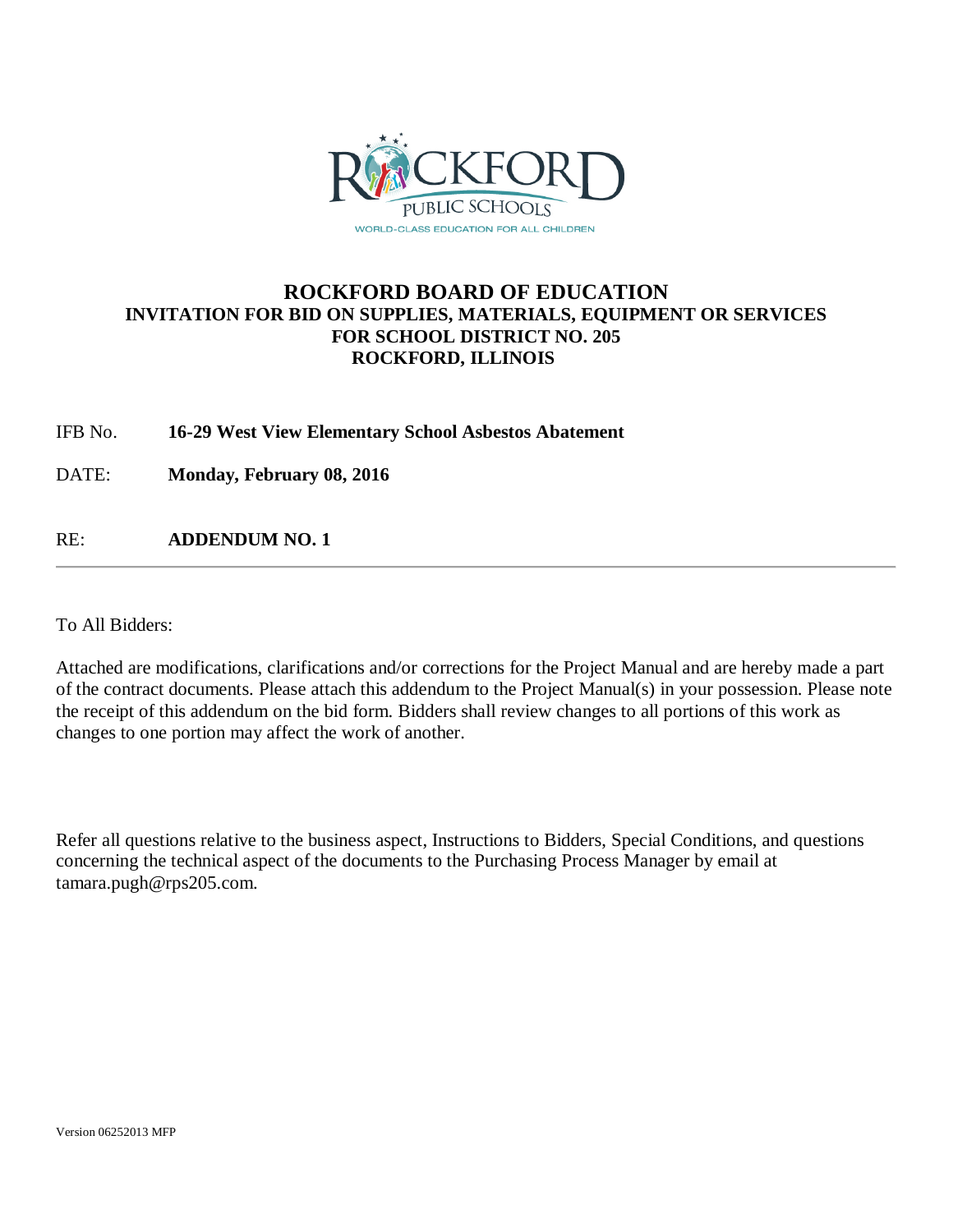# **AGENDA**

# **MANDATORY PRE BID MEETING Rockford Public School District #205 Asbestos Abatement at West View Elementary School**

LOCATION: West View Elementary School PRE-BID DATE & TIME: February 3, 2016 @ 3:30 PM

## **A. INTRO DUCTION**

- 1. Meeting Sign-in Sheet
- 2. Date / Time / Place of Bid Opening \* Bids Due on Thursday February 11, 2016 @ 1:00 pm Rockford Board of Education 501 7th Street- 6th Floor Rockford, Illinois
	- \* Refer to specifications front end documents for additional information

|   | 3. Owner: Rockford Public School District #205 |                  |                        |
|---|------------------------------------------------|------------------|------------------------|
|   | a. Tamara Pugh, RPS Dist. #205                 | $(815)$ 966-3096 | Tamara.pugh@rps205.com |
|   | <b>Purchasing Dept</b>                         |                  |                        |
|   | b. Anne Ford - RPS Dist. #205                  |                  |                        |
|   | Environmental Coordinator                      | (815) 966-3016   | forda@rps205.com       |
|   |                                                |                  |                        |
| 4 | <b>Environmental Consultant:</b>               |                  |                        |
|   | Carnow Conibear & Assoc., Ltd.                 |                  |                        |
|   | a. Mr. Daniel Juneau                           | (312) 762-2935   | Djuneau@ccaltd.com     |
|   | b. Mr. Douglas McCormick                       | (312)-762-2919   | DMcCormick@ccaltd.com  |
|   |                                                |                  |                        |

## **B. PROJECT PROCEDURES**

- 1. Bid Date/Time: Thursday February 11, 2016 @ 1:00 pm
- 2. Bid RFI Procedure Email Only All correspondence MUST be sent to Tamara Pugh. Last RFI submittal date Monday February 8, 2016 @ 12:00 pm
- 3. Abatement Bid Documents Abatement Project Manual Date January 15, 2016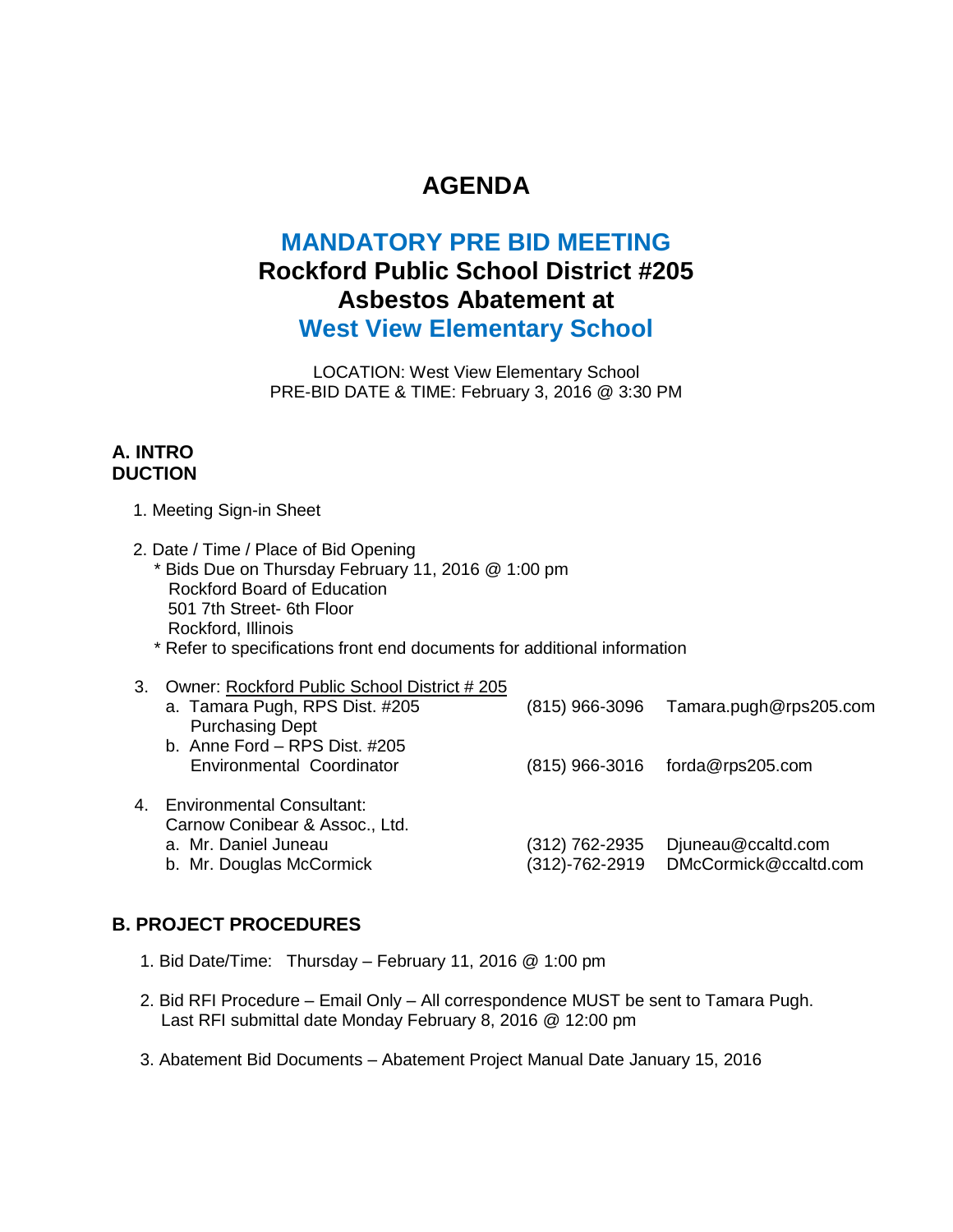# **AGENDA**

# **MANDATORY PRE BID MEETING Rockford Public School District #205 Asbestos Abatement at West View Elementary School**

### **B. PROJECT PROCEDURES (continued)**

- 4. Bidding Requirements
	- a. Bid Form
		- \* Base Bid
		- \* Alternates NONE
	- b. Forms (See attached Checklist)
- 5. 5% Bid Bond or a Cashier's Check MUST Accompany the Bid NOTE: Bid Bond or Cashier's Check made payable to the Owner
- 6. Performance & Payment Bond Required 100% of Contract Award
- 7. Requirements to clarify ANY conflict between the plans and specifications and/or the project requirements with Carnow Conibear PRIOR to the bid, but NO LATER **than two (2) days PRIOR to the bid date**.
- 8. Addenda Status No Addenda issued as of February 3, 2016
- 9. Faxed/Emailed Bids Will **NOT** Be Accepted
- 10. Nothing stated at the Pre-Bid meeting or any verbal/email/fax communication from anyone will change the project documents, unless Addendum is issued by Carnow Conibear & Assoc.

## **C. APPROXIMATE SCHEDULE & SCOPE OF PROJECT**

| * Board Meeting       | 2/23/16                                                  |
|-----------------------|----------------------------------------------------------|
| * Award Letter Issued | 2/24/16 or shortly thereafter                            |
| * Abatement Phase     | Window Mock Up Abatement                                 |
|                       | (Perform on a Saturday Schedule in early spring. (Rooms) |
|                       | #1 and psychologists office))                            |
| * Abatement Phase     | Spring Break March 25, 2016 thru April 2, 2016           |
|                       | Classroom Cabinets & Kitchen (AC to work Double          |
|                       | Shifts/Weekends as necessary to complete by April 2,     |
|                       | 2015)                                                    |
| * Abatement Phase     | Summer Break 2016 (approximately June 1, 2016 Start)     |
|                       | Main Office/Nurse/Principals Office, Classroom 13, Unit  |
|                       | Ventilator Locations, Attic Space, Exterior WIndows      |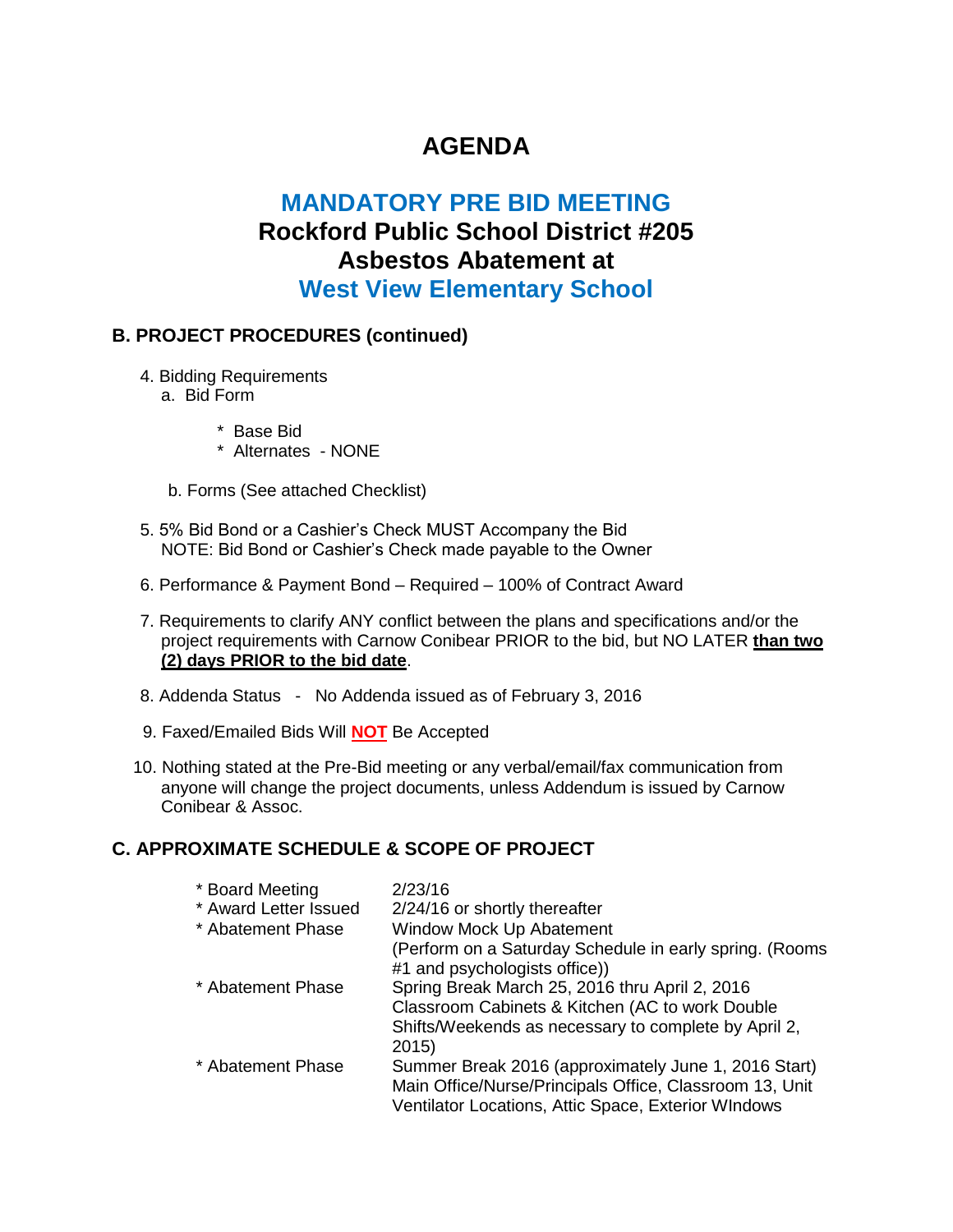# **AGENDA**

# **MANDATORY PRE BID MEETING Rockford Public School District #205 Asbestos Abatement at West View Elementary School**

Time is of the essence for all interior abatement areas. Summer abatement from interior areas shall not exceed 2 weeks. Abatement Contractor shall be expected to work double shifts Monday thru Friday to complete interior areas during Summer.

Window abatement shall include a minimum of fifteen (15) windows per day.

Start Dates may be modified to support district weather days

## **D. PROJECT OVERVIEW**

Project Scope – Asbestos Abatement

Other (See Drawings for Details) Contractor Parking Requirements Staging / Material Storage Requirements Access / Use of Building and/or Site Use of Utilities – Power & Water Working on Site (Site Noise, Safety, Hours Requirements)

Abatement Contractor must maintain schedule per Design Documents.

## **E. GENERAL QUESTIONS**

**F. WALK THRU**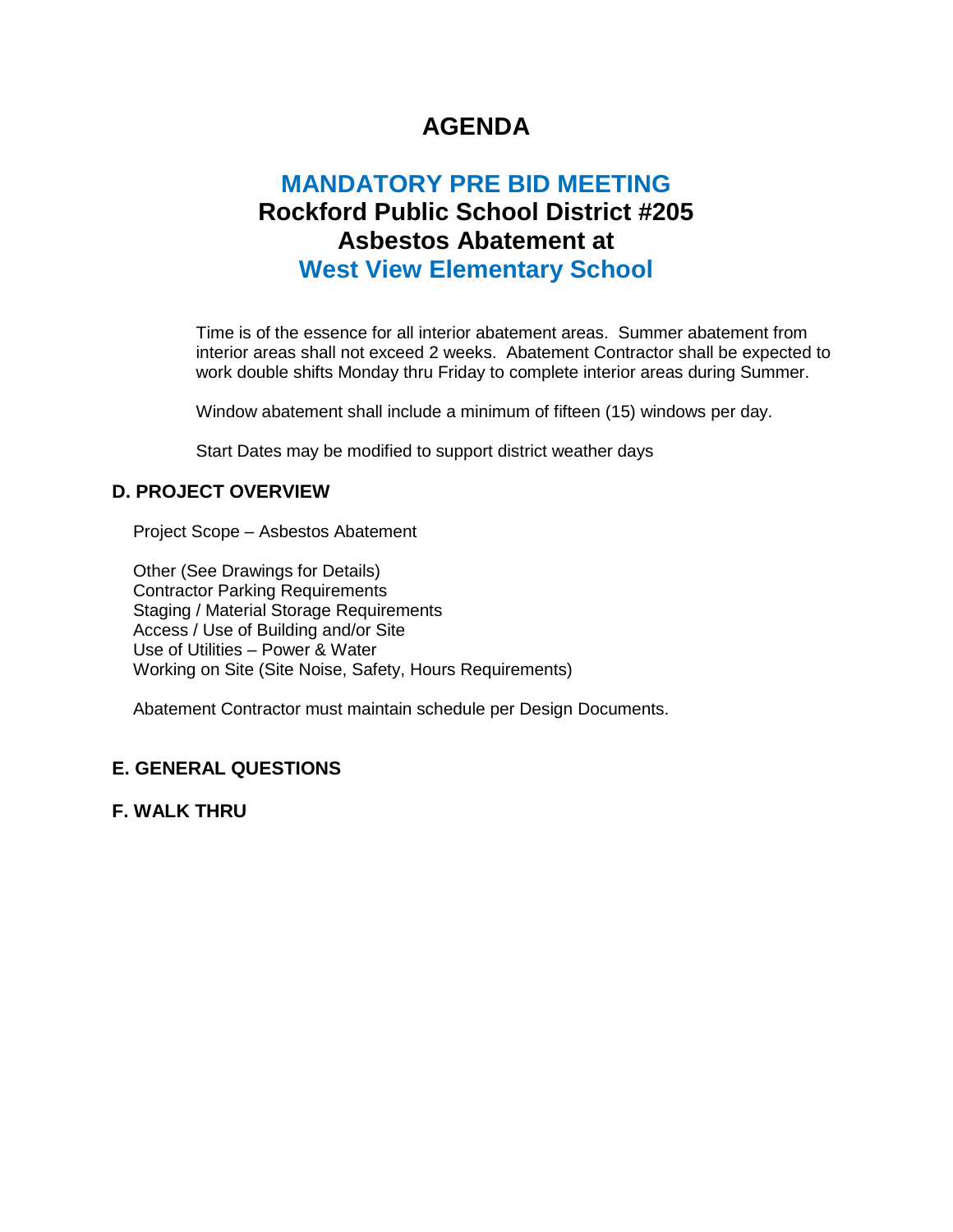#### **Rockford Public Schools**

#### **ADDENDUM ONE**

#### **Addendum Date: February 8, 2016**

#### **RE: 16-29 West View Elementary School Asbestos Abatement Project**

#### **PRE-BID MEETING QUESTIONS & ANSWERS:**

Question 1: Does the wood face board at the top of the windows need to be removed?

Response 1: No - All interior trim is to remain and not be disturbed during window removal. See attached Architect drawing A0409 - Window Details

Question 2: Does the principal's office cabinetry get removed during spring break or summer?

Response 2: Principals office removal to be conducted during summer.

Question 3: Does the loose fill insulation in the attic get removed as part of the project?

Response 3: No. Contractor will protect material during removal. Should material become contaminated, abatement contractor shall remove and replace at their cost.

Question 4: Is there any floor tile removal for unit ventilators in the center section of building (original construction) for this project?

Response 4: No.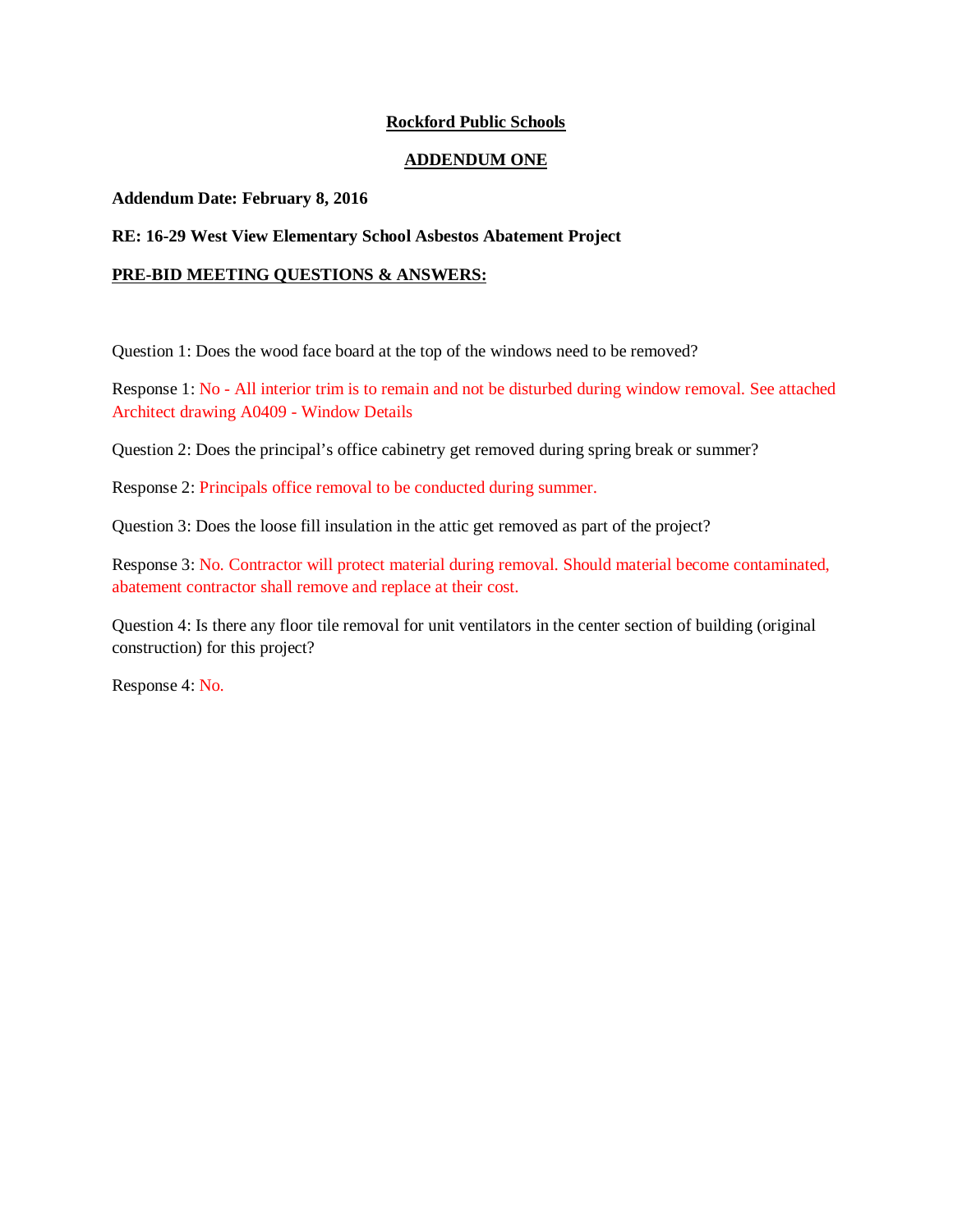1. PROTECT EXISTING CONTRUCTION TO REMAIN GENERAL WINDOW REPLACEMENT NOTES



2. EXISTING WINDOW REMOVED BY OTHERS. PERIMETER FRAME TO REMAIN. CONTRACTOR TO REMOVE TEMPORARY PLYWOOD ENCLOSURE AND RETURN TO ABATEMENT CONTRACTOR.

 $\angle$ 1

3. EXISTING INTERIOR & EXTERIOR SILL AND TRIM TO REMAIN. 4. PROVIDE NEW EXTRUDED ALUMINUM

TRIM PIECES AND PANNING BY WINDOW MANUFACTURER AS REQUIRED TO ENCLOSE & FINISH VOIDS BETWEEN NEW WINDOW & EXISTING WORK TO REMAIN. 5. WINDOW FRAMES & TRIM TO HAVE DARK CLEAR ANODIZED FINISH.

6. GLAZING TO BE LOW-E, INSULATED UNITS. 7. PROMPTLY REPORT ANY DAMAGED OR

ROTTED EXISTING CONDITIONS PRIOR TO REMOVAL/REPAIR/REPLACEMENT. 8. SEE SHEET A0303 FOR WINDOW

REPLACEMENT SCHEDULE. 9. FIELD VERIFY ALL DIMENSIONS PRIOR TO FABRICATION.

1<br> $\frac{1}{2}$ <br> $\frac{1}{3}$ <br> $\frac{1}{4}$ <br> $\frac{1}{5}$ WINDOW REPLACEMENT KEY NOTES  $\frac{6}{7}$  $\overline{8}$  EXISTING STEEL TUBE COLUMN TO EXTRUDED ALUMINUM PAN SYSTEM HEAD/SILL/JAMB TO MATCH WINDOW SYSTEM - VIF. BACK BED WITH SEALANT BEFORE INSTALLATION TO ENSURE WATERTIGHT SEAL. ALUMINUM WINDOW SYSTEM - CLEAR ANODIZED ALUMINUM W/ 1" INSULATED LOW-E GLAZING. SEE ELEVATIONS FOR OPERABLE UNITS. EXISTING STEEL MULLION EMBEDDED IN MASONRY WALL CONSTRUCTION AT PERIMETER OF WINDOW TO REMAIN. EXISTING WALL CONSTRUCTION TO REMAIN ALL TRIM TO REMAIN AT HEAD, JAMBS, AND SILL. EXTRUDED ALUMINUM TRIM BASE CLIP WITH SNAP COVER PIECE.  $\langle 6 \rangle$  WOOD BLOCKING/SHIM AS REQUIRED. SPRAY FOAM INSULATION REMAIN.  $\langle 9 \rangle$  PERIMETER SEALANT BOTH SIDES.  $\angle$ 1

© Cannon Design 2014<br>All rights reserved. No part of this document may<br>be reproduced or utilized in any form, without prior<br>written authorization by The Cannon Corporation. Cannon Design 2014 All rights reserved. No part of this document may be reproduced or utilized in any form, without prior written authorization by The Cannon Corporation.



 $1 \int \frac{1}{3^n} = 1^1 - 0^n$ 









5/12/2015 8:39:29 PM

# TYP. AREA 'A' JAMB DETAIL

1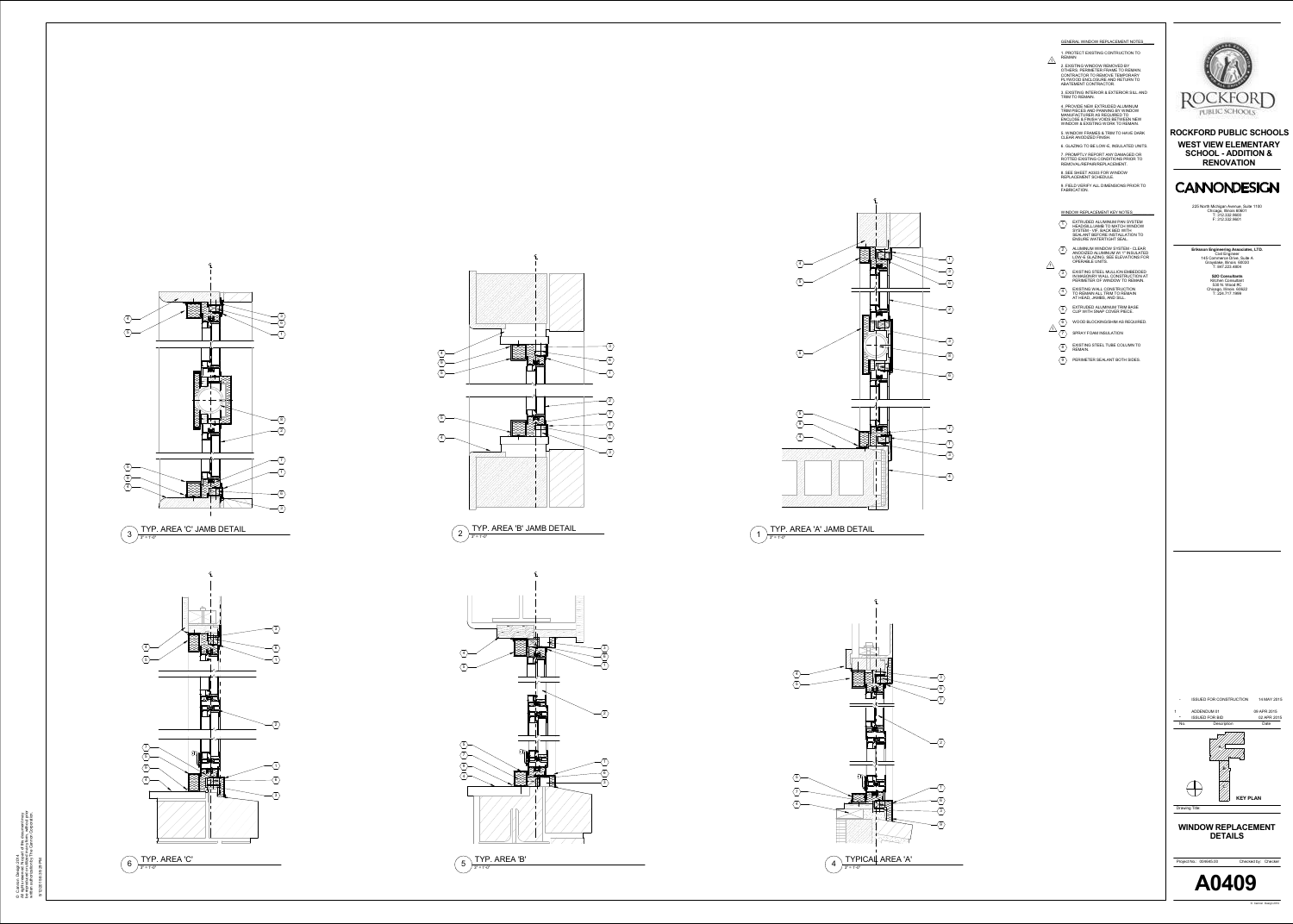#### **CARNOW, CONIBEAR & ASSOC., LTD.** 600 WEST VAN BUREN STREET, SUITE 500 CHICAGO, IL 60607

#### **SIGN-IN SHEET**

| Project #: | A1396700 |
|------------|----------|
|------------|----------|

47-02 Project:

Asbestos Abatement @ West View Elementary School

Date: 02/03/16

The undersigned have attended the pre-bid meeting and received plans & related technical specifications for above referenced project.

| Name:         | Daniel Juneau                        | Name:         | Ms. Anne Ford                           |
|---------------|--------------------------------------|---------------|-----------------------------------------|
| Company:      | Carnow Conibear & Assoc., Ltd.       | Company:      | <b>Rockford Public Schools</b>          |
| Phone:        | 312.762.2935                         | Phone:        | 815.966.3016                            |
| Email:        | Djuneau@ccaltd.com                   | Email:        | forda@rps205.com                        |
| Name:         | Douglas McCormick                    | Name:         | nos                                     |
| Company:      | Carnow Conibear & Assoc., Ltd.       | Company:      | tienuside Emi, 2 l<br>kano              |
| Phone:        | 312-762-2919                         | Phone:        | 74<br>3123<br>LT1                       |
| Email:        | Dmccormick@ccaltd.com                | Email:        | $m_{\mathcal{O}}$ $\omega$ nedsite, com |
| <u>Name:</u>  | ALEXANDER ETENNANI                   | Name:         | Stopowski<br>$Oma\epsilon$              |
| Company:      | KINSALE C CG                         | Company:      | Hbotenen<br>Tusar                       |
| Phone:        | $630 - 501 - 7597$                   | Phone:        | 708-983-<br>4271                        |
| Email:        | alexandert dkinsactogian             | Email:        | (66)<br>husar 1. Com                    |
| Name:         | CARL W. FULKERSON                    | Name:         | im HoLian                               |
| Company:      | <u>MIOUSST CONSTRUCTION SERVICES</u> | Company:      | oLian                                   |
| Phone:        | 2193658802                           | Phone:        | 856756683                               |
| Email:        | TFlorida@MCS-FN.COM                  | <u>Email:</u> | <u>im Gholianindicom</u>                |
| Name:         | 306 Whitesel                         | Name:         | MIKE HONAN                              |
| Company:      | $\omega$ de                          | Company:      | UNIVERSAL ASBROTOS REMOVAL, IX          |
| Phone:        | 547.607.2115                         | Phone:        | $630 \cdot 972$ 1030                    |
| <u>Email:</u> | itevelle Cuse. Com                   | Email:        | mike evaiversal co. net                 |